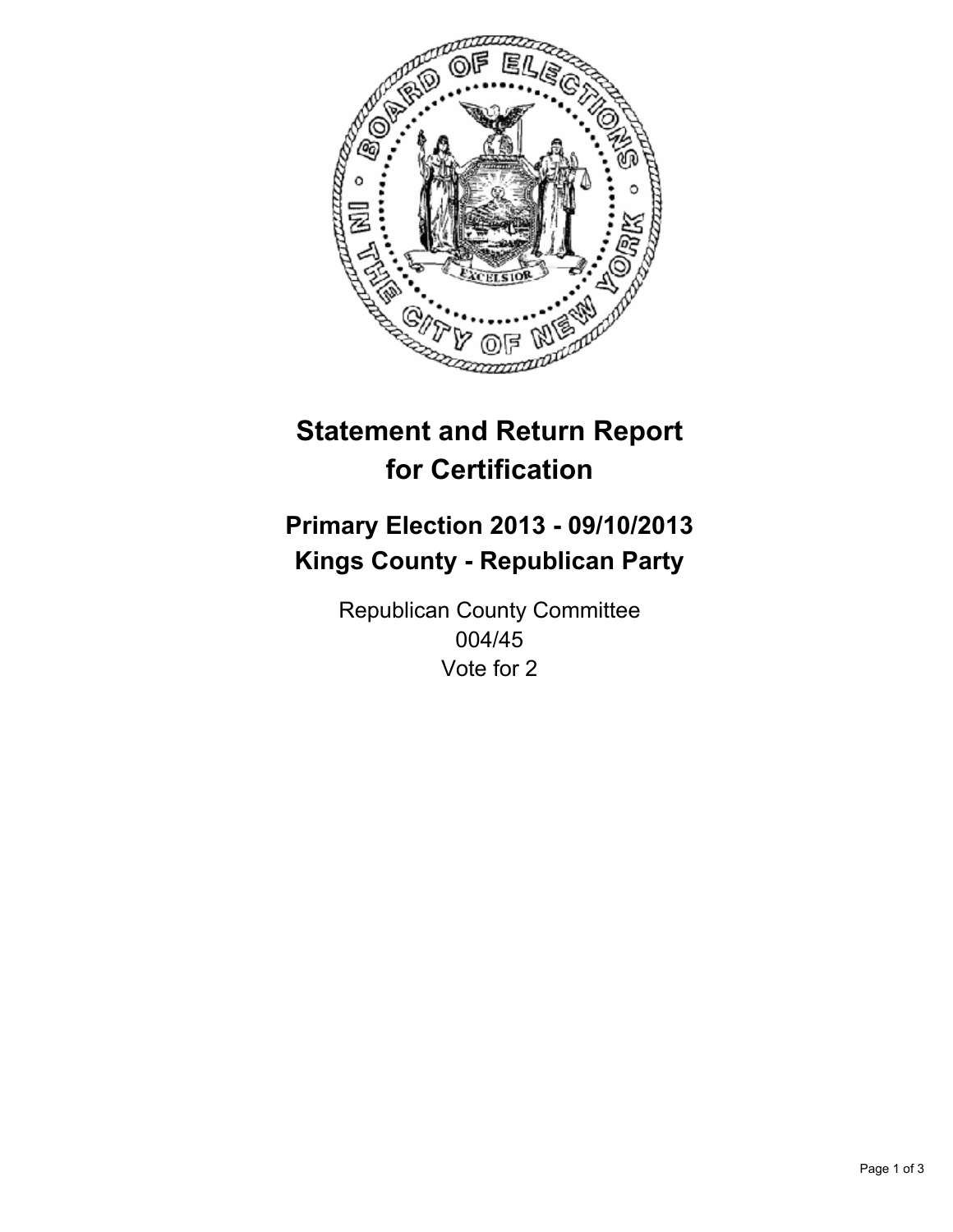

### **Assembly District 45**

| <b>EMERGENCY</b>      | 0        |
|-----------------------|----------|
| ABSENTEE/MILITARY     |          |
| <b>FEDERAL</b>        | 0        |
| SPECIAL PRESIDENTIAL  | 0        |
| <b>AFFIDAVIT</b>      | $\Omega$ |
| ELLA RABINOVICH       | 10       |
| ALEKSANDR KLEYMAN     | 13       |
| YEFIM SHPAK           | 14       |
| <b>FAINA SPOKOYNY</b> | 5        |
| <b>Total Votes</b>    | 42       |